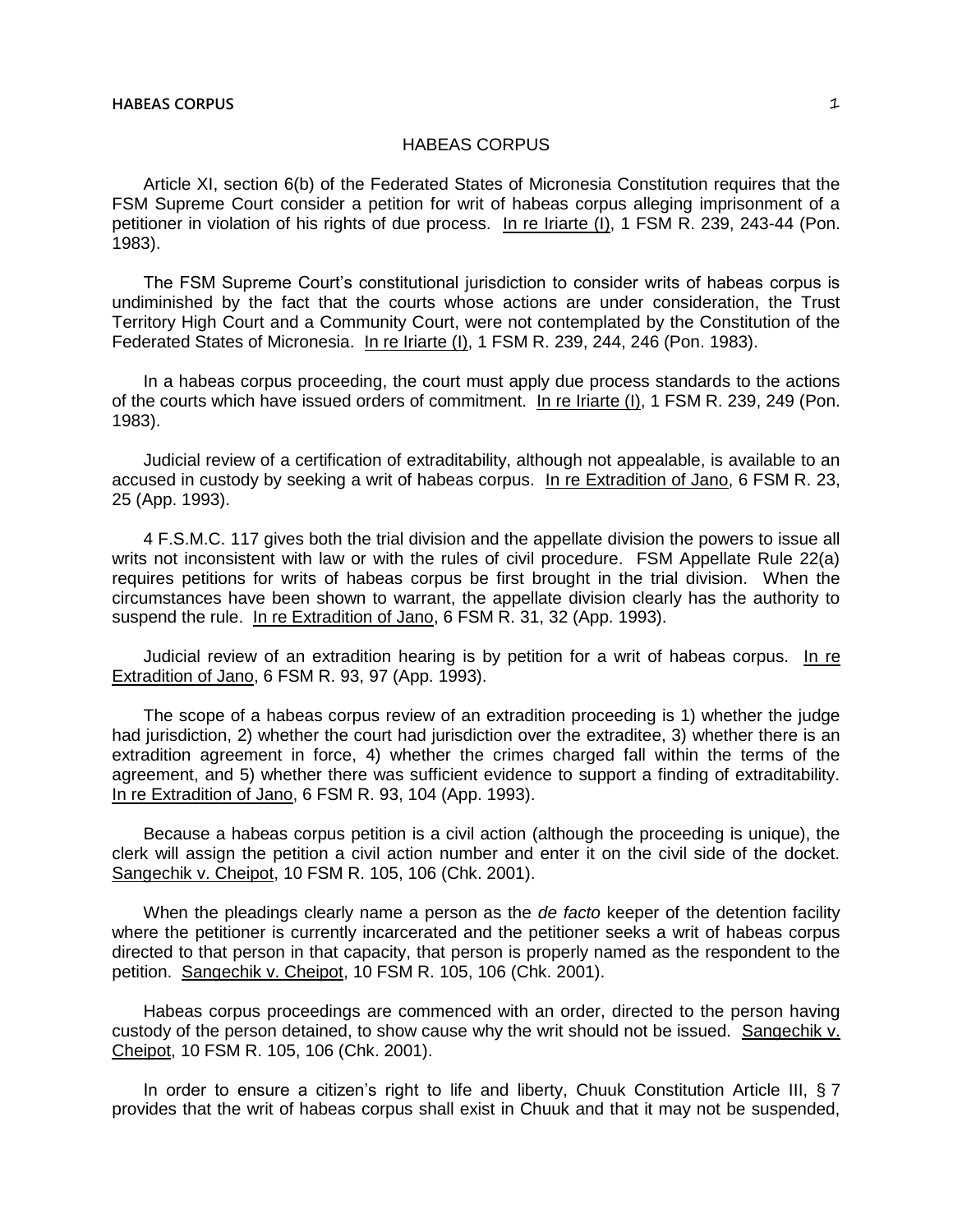## **HABEAS CORPUS** 2

except by the Governor and only when the public safety requires it in case of war, rebellion, insurrection or invasion. Consideration of the writ must take precedence over all other business of the court, and, if the court determines there is a proper basis, the writ shall issue without delay. In re Paul, 11 FSM R. 273, 277 (Chk. S. Ct. Tr. 2002).

Only under certain limited and severely proscribed circumstances may the Governor suspend the writ of habeas corpus, thereby affecting the rights of detainees to petition the court for their release from unlawful detention. In re Paul, 11 FSM R. 273, 277 (Chk. S. Ct. Tr. 2002).

The Governor may declare a state of emergency and issue appropriate decrees if required to preserve public peace, health or safety at a time of extreme emergency caused by civil disturbance, natural disaster, or immediate threat of war or insurrection. A declaration of emergency may impair civil rights to the extent actually required for the preservation of peace, health or safety. In re Paul, 11 FSM R. 273, 277 (Chk. S. Ct. Tr. 2002).

Article XI, § 12(b) of the Chuuk Constitution clearly provides that citizens' civil rights may be impaired by a declaration of emergency, but that impairment rights may only occur to the extent actually required for the preservation of peace, health or safety, so that when the Governor's declaration of emergency made no reference to the suspension of civil rights, or of the need to do so to preserve peace, health or safety, it was solely addressed to the creation and implementation of emergency response and recovery efforts to Tropical Storm Chata'an. In re Paul, 11 FSM R. 273, 279 (Chk. S. Ct. Tr. 2002).

The writ of habeas corpus, like the civil rights of citizens, may under certain circumstances be suspended by the Governor, but suspension of the writ of habeas corpus may only occur when "the public safety requires it in case of war, rebellion, insurrection or invasion. In re Paul, 11 FSM R. 273, 279 (Chk. S. Ct. Tr. 2002).

In circumstances short of war, rebellion, insurrection or invasion where suspension of the Chuuk citizens' civil rights is warranted require the Governor's clear and unambiguous statement in the declaration of emergency itself, and even if such a clear and unambiguous statement were made, a citizen's continued right to petition for a writ of habeas corpus, except in cases of war, rebellion, insurrection or invasion, would provide a remedy to any improper suspension of civil rights by the declaration of emergency. In re Paul, 11 FSM R. 273, 279 (Chk. S. Ct. Tr. 2002).

A writ of habeas corpus will issue when the Governor's declaration of emergency did not suspend civil rights to due process of law, and when the petitioner's detention without charge and without initial appearance was unlawful and in violation of his right of due process. In re Paul, 11 FSM R. 273, 280 (Chk. S. Ct. Tr. 2002).

Kosrae State Code, Title 6, Chapter 34, states the prompt timeframe in which habeas corpus petitions must be considered. Sigrah v. Noda, 14 FSM R. 295, 297-98 (Kos. S. Ct. Tr. 2006).

The Kosrae State Court has jurisdiction to hear a petition for a writ of habeas corpus while the prisoner's appeal is pending. Sigrah v. Noda, 14 FSM R. 295, 298 (Kos. S. Ct. Tr. 2006).

The requirements for issuance of a writ of habeas corpus under Kosrae State Code § 6.3401, have not been satisfied when there has been no evidence presented to the court that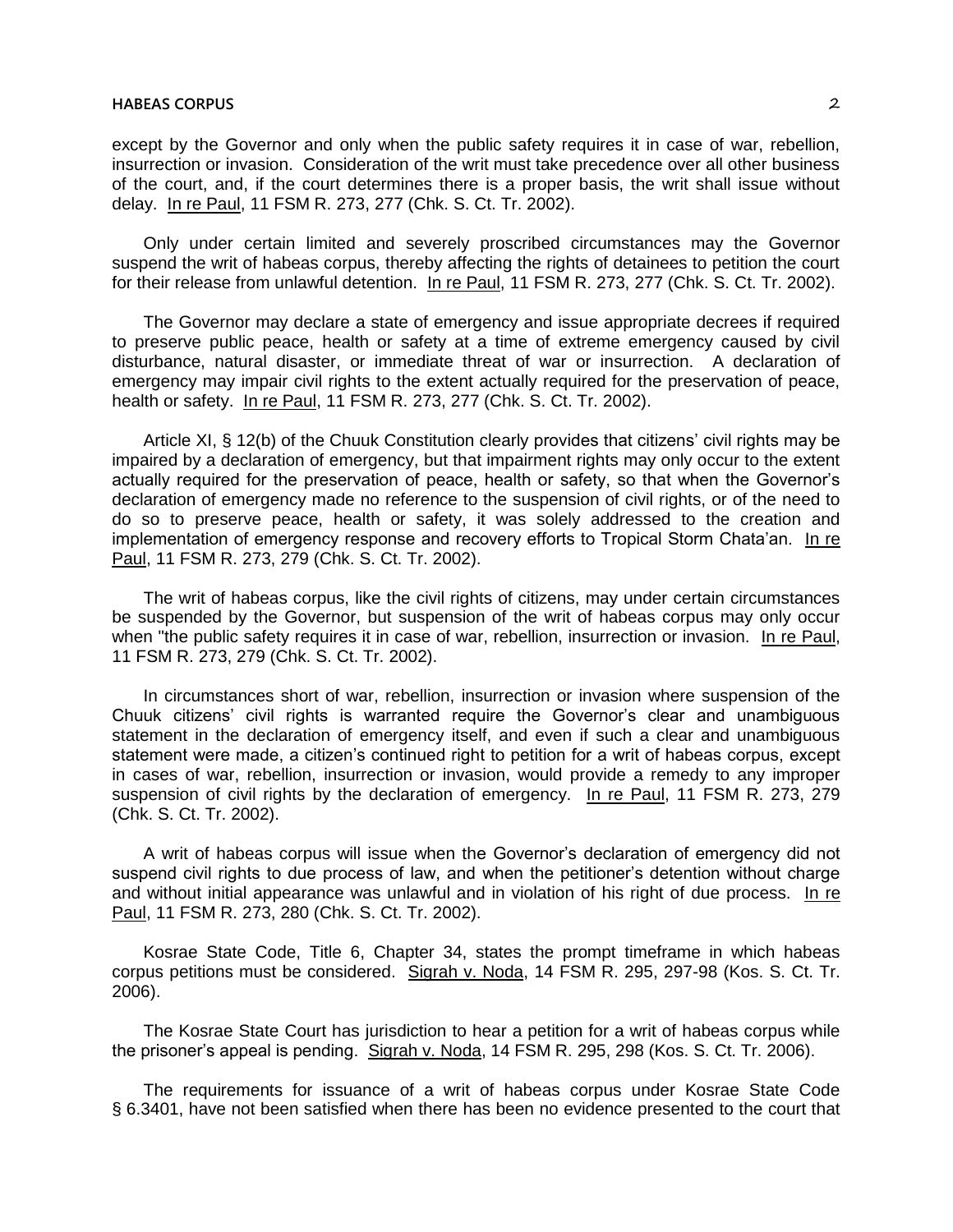the prisoner is being unlawfully imprisoned at the Kosrae state jail. Sigrah v. Noda, 14 FSM R. 295, 298 (Kos. S. Ct. Tr. 2006).

A writ of habeas corpus may be issued upon a finding that there is an unlawful restraint of the prisoner's liberty. Sigrah v. Noda, 14 FSM R. 295, 298 (Kos. S. Ct. Tr. 2006).

Under 4 F.S.M.C. 117, the FSM Supreme Court has the power to issue all writs and other process as may be necessary for the due administration of justice and, under 6 F.S.M.C. 1503, the court may grant a writ of habeas corpus to inquire into the cause of imprisonment or restraint of a person, who has applied or who has had an application made on his behalf, and who is unlawfully imprisoned or restrained of his liberty under any pretense whatsoever. In re Mefy, 16 FSM R. 401, 403 (Chk. 2009).

An applicant for a writ of habeas corpus should name as the respondent the person who has custody over him. In re Mefy, 16 FSM R. 401, 403 (Chk. 2009).

Since habeas corpus proceedings are commenced with an order, directed to the person having custody of the person detained, to show cause why the writ should not be issued, an application is deficient when it does not name a respondent. In re Mefy, 16 FSM R. 401, 403 (Chk. 2009).

When the issues raised in an application for a writ of habeas corpus are moot because the applicants have already been granted the relief sought – release from jail – any consideration or relief would thus be ineffectual. No justiciable case or dispute is presented when events subsequent to a case's filing make the issues presented moot. Since the FSM Supreme Court lacks jurisdiction to consider moot cases or issues, it must dismiss a moot application because, when the court lacks jurisdiction over a case, it should not remain lifelessly on the docket however harmless that may seem. In re Mefy, 16 FSM R. 401, 403 (Chk. 2009).

To the extent that the issues that the applicants for a writ of habeas corpus seek to raise in a moot application are significant and relevant to other issues to be raised and considered in a criminal case, they should be raised for consideration in that case in the proper manner or in a civil suit for damages. In re Mefy, 16 FSM R. 401, 403-04 (Chk. 2009).

A writ of habeas corpus may be used in situations involving an individual incarcerated without probable cause. In re Anzures, 18 FSM R. 316, 320 (Kos. 2012).

The FSM Supreme Court has the power to issue all writs and must consider a petition for a writ of habeas corpus alleging imprisonment of the petitioner in violation of his rights under the FSM Constitution. In re Anzures, 18 FSM R. 316, 321 (Kos. 2012).

In the absence of any statutory restrictions, the FSM Supreme Court will, under the proper circumstances, consider applications for a writ of habeas corpus on the grounds that a person is in custody in violation of the FSM Constitution. The overriding purpose of such a writ is to protect an individual's right to be free from wrongful intrusions and restraints upon their liberty. In re Anzures, 18 FSM R. 316, 322 (Kos. 2012).

In considering a pretrial petition for a writ of habeas corpus, the FSM Supreme Court will consider that the evidence for probable cause need not be sufficient to support a conviction and that the trial court is the most appropriate place to determine whether probable cause exists. In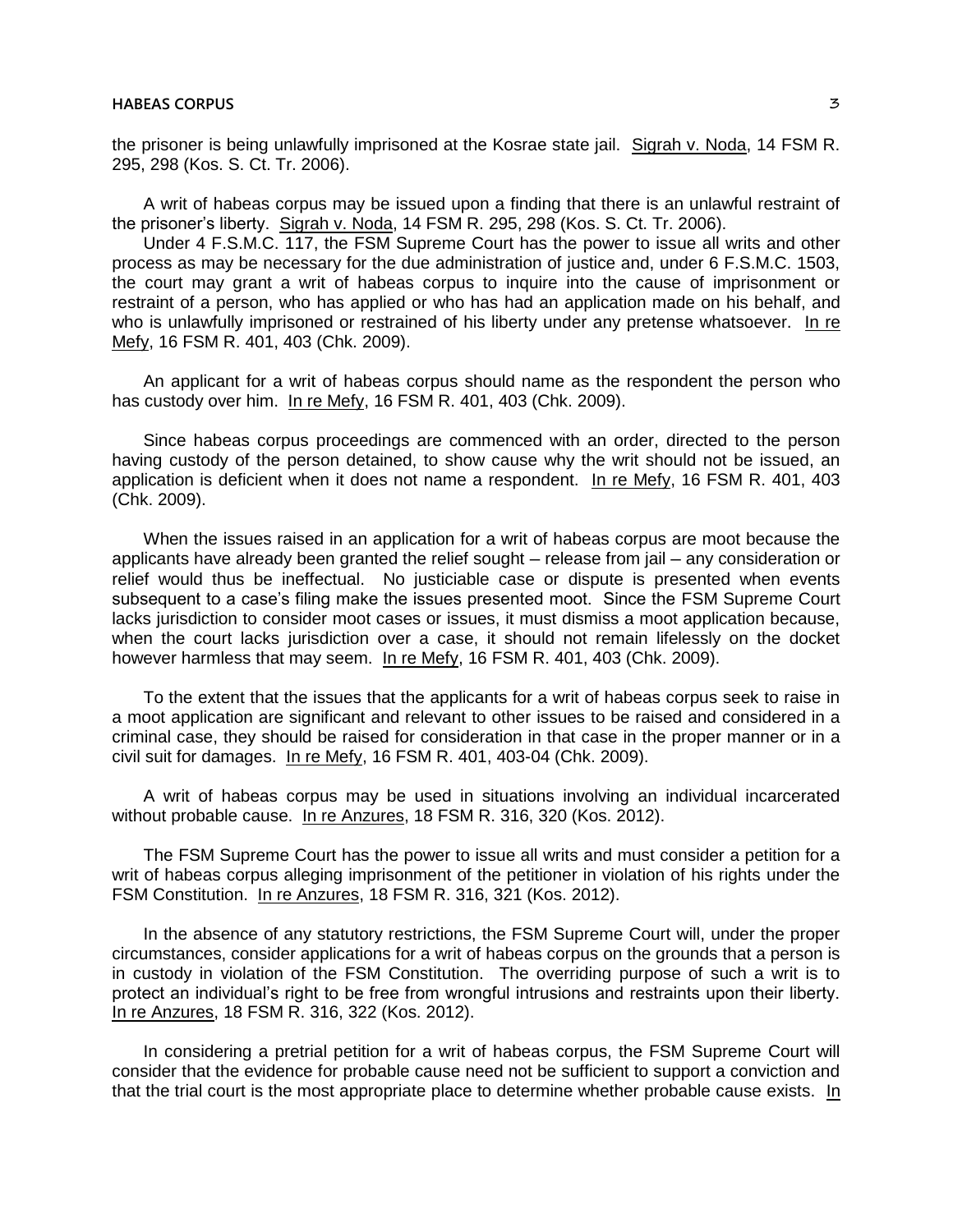## **HABEAS CORPUS** 4

## re Anzures, 18 FSM R. 316, 324 (Kos. 2012).

In order to accord respect to a Kosrae State Court criminal proceeding, the FSM Supreme Court will abstain from granting a petitioner's application for a writ habeas corpus when the petitioner is currently the subject of an ongoing criminal proceeding in the Kosrae State Court that has not reached final adjudication; when those proceedings afford the petitioner an opportunity to raise his constitutional claims; when the State has an important interest in protecting the public through criminal prosecutions; and when pre-conviction habeas corpus relief is being sought; when the state court remedies have not been fully exhausted; and when no extraordinary circumstances have been presented. In re Anzures, 18 FSM R. 316, 324-25 (Kos. 2012).

6 F.S.M.C. 906 gives the court authority to stay the execution of a sentence pending appellate review, but nothing in 6 F.S.M.C. 906 specifically authorizes the court to grant a stay pending the review of a writ of habeas corpus petition, and there is no authority in Titles 4 and 6 of the 2014 FSM Code or the FSM Rules to stay execution of sentence pending a habeas corpus proceeding. FSM v. Wolphagen, 22 FSM R. 237, 238 (Pon. 2019).